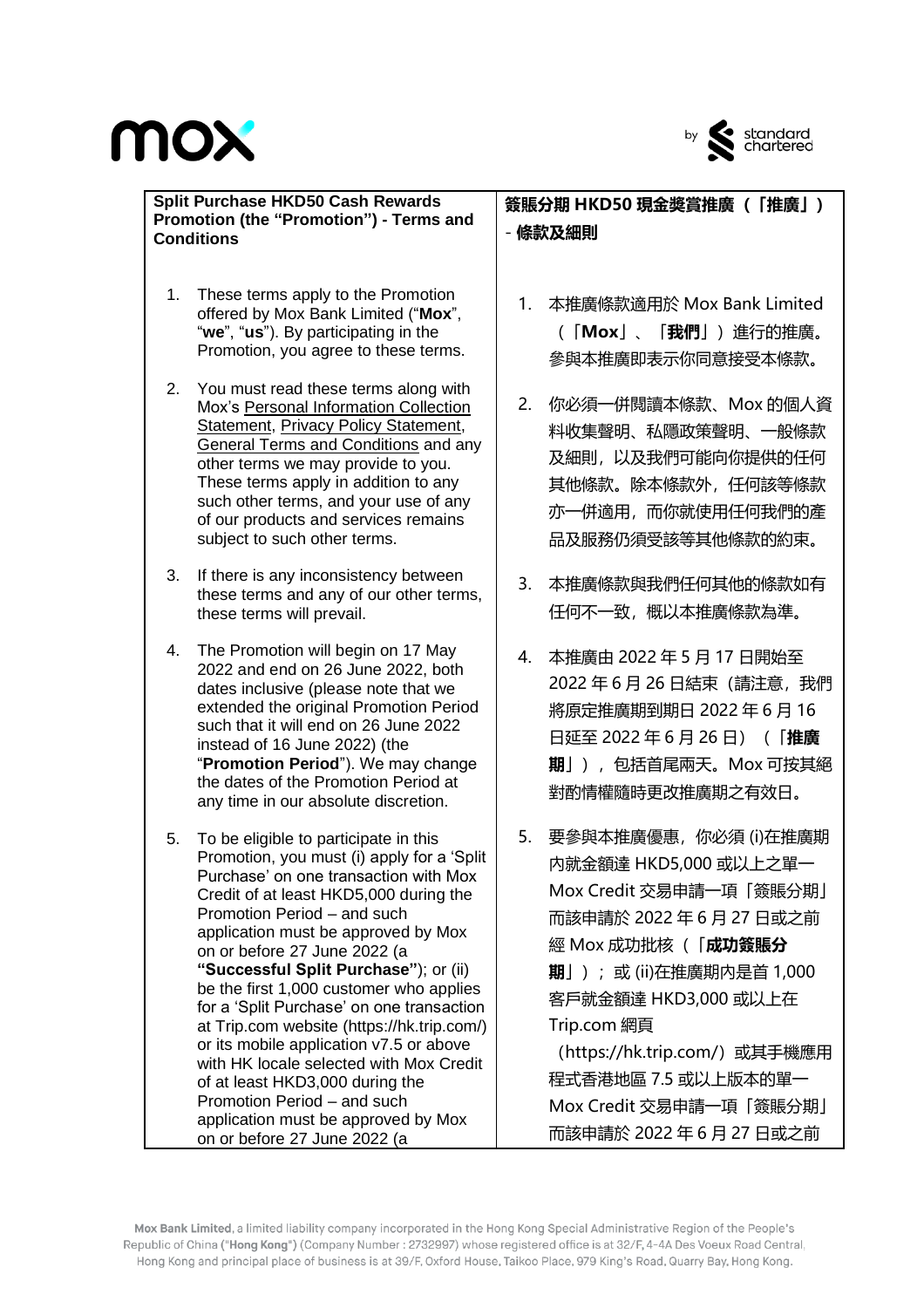

**"Successful Split Purchase at Trip.com"**)

(each person who has met the above requirements, a **"Participant"**).

Please note, (i) any cancelled, refunded or reversed transactions do not constitute a **"Successful Split Purchase"** and/or a **"Successful Split Purchase at Trip.com"**; and (ii) we will not update you on whether the 1,000 quota of the Successful Split Purchase has been reached.

Each **"Participant"** shall be determined by Mox in its absolute discretion based on the records held by Mox (which are final and conclusive in case of any discrepancy).

- 6. Mox will credit HKD50 in cash (the **"Reward"**) to each Participant's Mox Account on or before 31 August 2022.
- 7. Each Participant is only eligible for the Reward if:
	- (a) the Participant holds a valid Mox Account in their name when Mox attempts to distribute the Reward;
	- (b) such Mox Account has not been suspended or closed by the Participant or Mox or in arrears or default;
	- (c) the Participant's Successful Split Purchase or Successful Split Purchase (as applicable) is still valid and active when Mox attempts to distribute the Reward; and
	- (d) the Participant meets any additional requirements communicated by Mox.
- 8. Each Participant can only participate in the Promotion once and receive one Reward. Each Participant's participation in the Promotion, or eligibility to receive the Reward, may not be transferred or assigned to any other person or

經 Mox 成功批核(「**成功 Trip.com 簽 賬分期**」)。

(每位達到以上要求的稱為「參加 者」)。

請注意,(i)任何無效、取消、退款或撤 銷等交易並不構成「**成功簽賬分期**」及/ 或「**成功 Trip.com 簽賬分期**」;以及 (ii)我們不會向你更新成功 Trip.com 簽 賬分期的 1,000 名額之使用情況。

每位「參加者」是由 Mox 根據其持有 的紀錄及按其絕對酌情權而作出最終決 定(如有任何爭議,Mox 保留最終決定 權)。

- 6. Mox 將於 2022 年 8 月 31 日或之前把 HKD50 現金(「**奬賞**」)存入每位參 加者之 Mox 戶口內。
- 7. 每位參加者只有在以下情況才有資格獲 得獎賞:
	- (a) 參加者在 Mox 發放奬賞之時,持有 一個有效並以自己名義開立的 Mox 戶口;
	- (b) 該 Mox 戶口並未被 Mox 或該參加 者暫停或關閉,也沒有拖欠或違約;
	- (c) 參加者在 Mox 發放奬賞之時,「成 功簽賬分期」或「成功 Trip.com 簽 賬分期」(按適用)仍然有效,也未 被清還;及
	- (d) 參加者符合 Mox 向他們傳遞的其他 附加要求。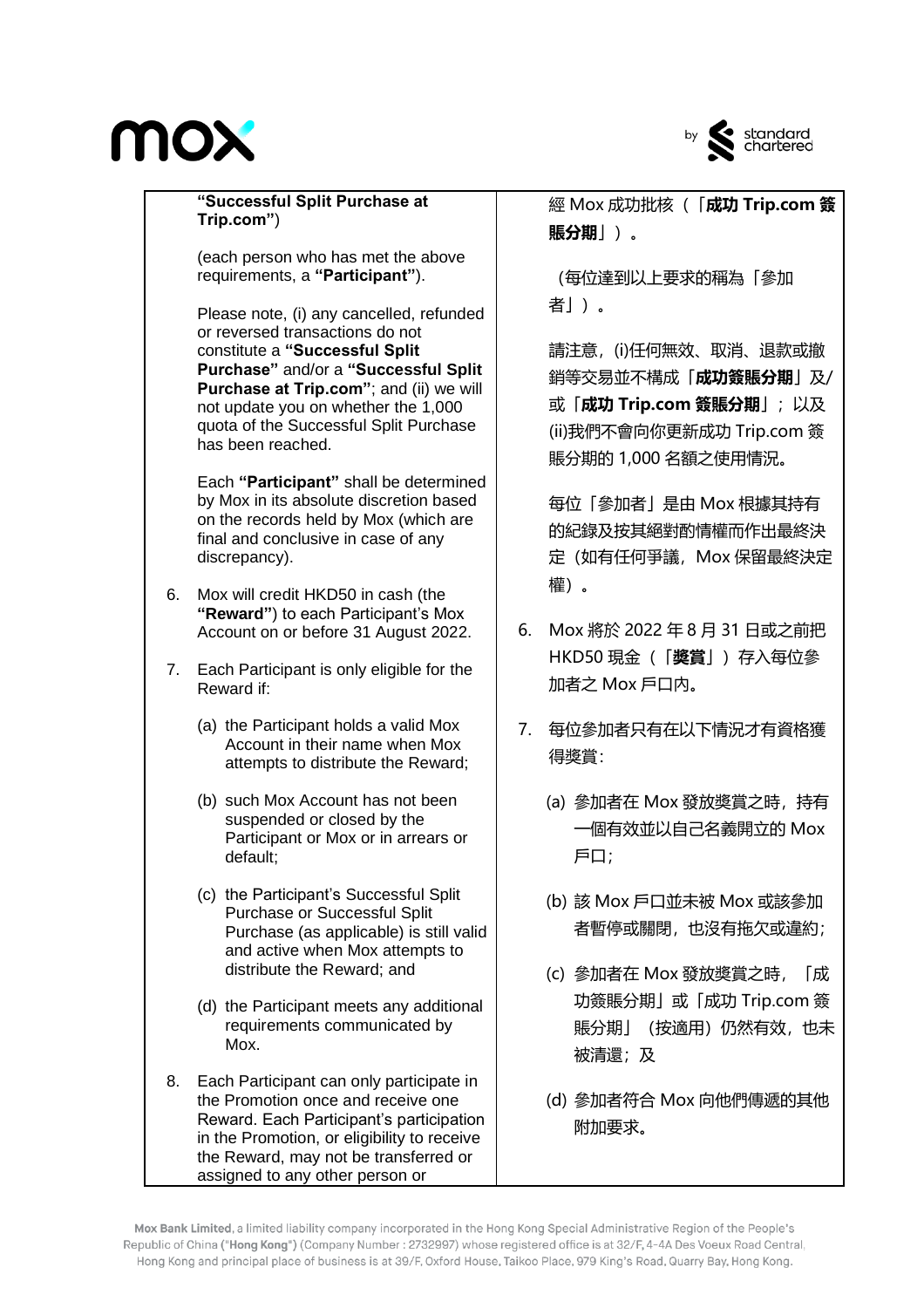

by standard<br>chartered

exchanged or converted into any other benefit or right.

- 9. Subject to these terms, including satisfaction of any requirements specified by Mox in connection with the Promotion, Mox will continue to distribute the Rewards to the Participants after the Promotion Period has ended.
- 10. Mox reserves the right at any time, without notice or reason and in its sole discretion, to:
	- (a) change, modify, suspend or terminate these terms (including the Reward and its monetary value);
	- (b) refuse to offer or distribute the Reward to a Participant for any reason Mox deems appropriate; and
	- (c) make any decision in connection with the Promotion (including to refuse or suspend a Participant's participation in the Promotion or determine whether the Promotion can or cannot be combined with any other offer or promotion).

Any such decision shall be conclusive and binding on the Participant.

- 11. If any dispute arises in connection with the Promotion, Mox's decision is final.
- **12. To the extent permitted by laws and regulations:**
	- **(a) Mox, its affiliates and shareholders shall not be responsible for any loss suffered by you; and**
	- **(b) you shall release Mox, its affiliates and shareholders from all actions, proceedings and claims which may be brought by or against Mox, its affiliates or shareholders,**
- 8. 每位參加者只可參加本推廣 1 次及獲得 奬賞 1 次。本推廣的參與資格或獲得獎 賞的資格不得轉讓或分配給其他人, 或 交換或轉換作其他利益或權利。
- 9. 受制於本條款,包括符合本推廣的任何 要求,Mox 會在推廣期結束後繼續向參 加者發放奬賞。
- 10. Mox 保留全權酌情決定,在隨時而無需 通知或解釋的情況下:
	- (a) 更改、修訂、暫停或終止本推廣或其 條款(包括任何奬賞及其現金價 值);
	- (b) 根據任何 Mox 認為適當的理由, 拒 絕向參加者提供或發放任何奬賞;及
	- (c) 做出與本推廣相關的任何決定(包括 拒絕或暫停本推廣之參加者的參加資 格或決定本推廣是否可與其他 Mox 優惠或促銷一併使用)。

Mox 擁有最終決策權及對參加者具 有約束力。

- 11. 如有任何有關本推廣的爭議, Mox 保留 最終決定權。
- 12. 在法律及法規允許的範圍內:

就本條款或你參與本推廣引起或相關之 損失(包括不向你提供獎賞的決定,或 你未能收取獎賞),

(a) Mox、其關聯公司及股東對你遭受 的任何損失不承擔任何責任;及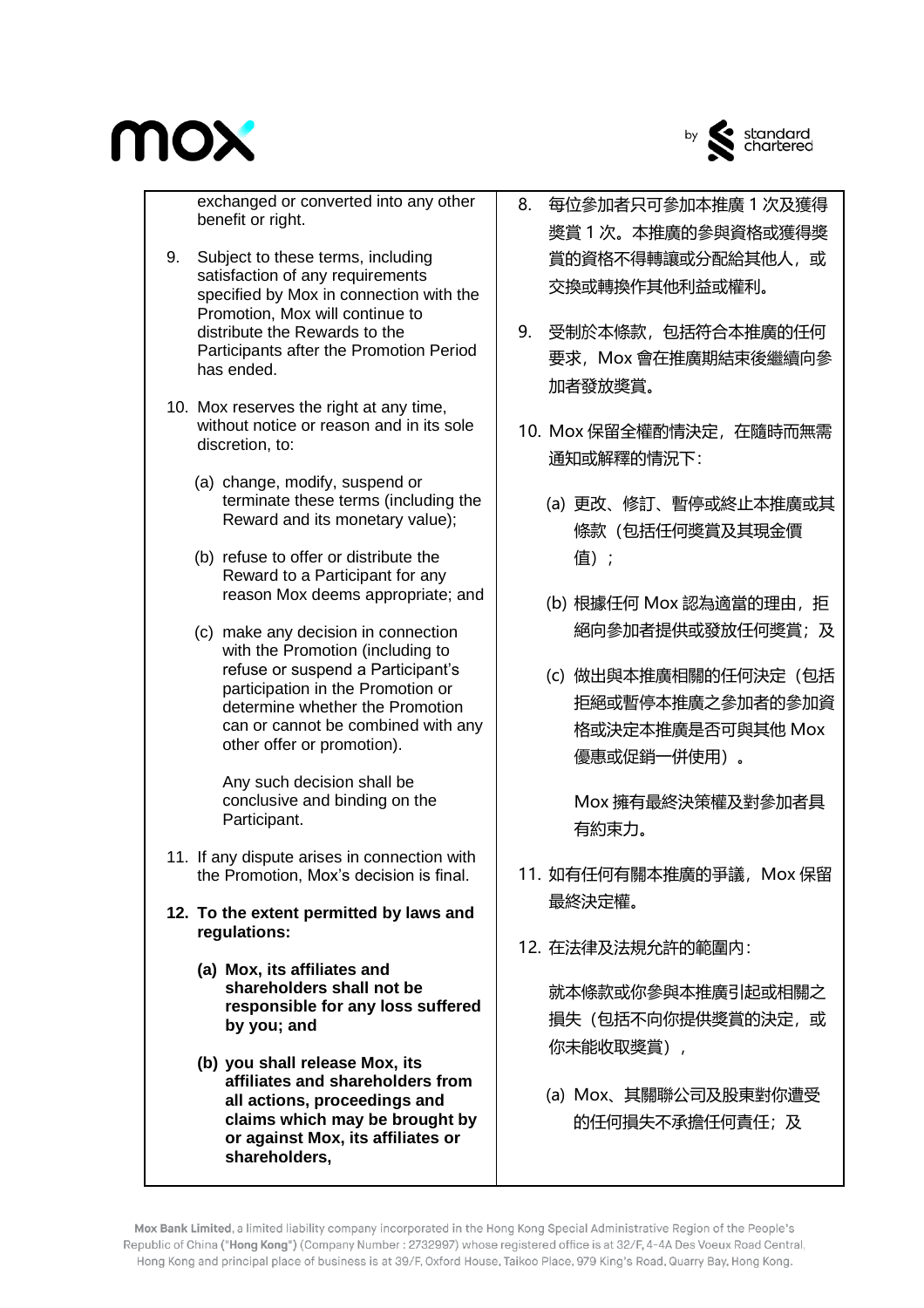

by standard<br>chartered

**arising from or in connection with your participation in the Promotion (including any decision not to offer or distribute to you, or your failure to receive, the Reward) or these terms, unless any such loss is due to Mox's, its affiliates' or shareholders' gross negligence, fraud or wilful default and only to the extent such loss is reasonably foreseeable and has arisen directly and solely from such gross negligence, fraud or wilful default. This clause 12 continues after the termination of these terms or the expiry of the Promotion Period.**

- 13. You acknowledge that the Cash Reward distributed to you pursuant to these terms may be subsidised by a third party (including direct or indirect shareholders of Mox) (collectively, the "**Mox Business Partners**"). As a result, Mox may receive benefits from the Mox Business Partners directly or indirectly in connection with the Promotion. The nature, amount and method of calculating any such benefits may be varied at any time. Mox is entitled to retain any such benefits for its own account and benefit absolutely without having to make any prior disclosure to you. Mox may also offer benefits or advantages to the Mox Business Partners in connection with the Promotion.
- 14. The Promotion does not constitute any offer, invitation or recommendation to any person to enter into any transaction.
- 15. Nothing under these terms or the Promotion will deem, imply or suggest that a person or entity is acting as an agent or representative of Mox or otherwise soliciting business on behalf of Mox.
- 16. A person who is not a party to these terms has no rights to enforce or enjoy

(b) 你須使 Mox、其關聯公司及股東免 於由 Mox、其關聯公司或股東提出 或針對 Mox、其關聯公司**或**股東的 所有法律⾏動、法律程序及索償**。**

惟就直接及純粹因 Mox 、其關聯公 司**或**股東的嚴重疏忽、欺詐行為或故 意失責所引致的直接及合理可預見的 損失除外。本第 12 條在本條款或本 推廣終止後繼續有效。

- 13. 你知悉任何給予你的現金獎賞可能是由 第三方(包括但不限於 Mox 的直接或 間接股東)(統稱為「**Mox 合作夥 伴**」)補貼。因此,Mox 可直接或間接 從 Mox 合作夥伴獲得與本推廣優惠有 關的利益。任何此等利益的性質、金額 和計算方法可隨時間而更改。Mox 可絕 對享有並有權為自身保留任何此等利 益,而無需事先向和你披露。Mox 亦可 向 Mox 合作夥伴提供與本推廣優惠有 關的利益或優惠。
- 14. 本推廣並不構成任何要約、邀請或建議 任何人進行任何交易。
- 15. 本推廣優惠或本條款並未視作、暗示或 表示任何⼈或實體為 Mox 的代理或代 表,或以其他方式代表 Mox 招攬業 務。
- 16. 並非本條款的協議一方人士無權按《合 約(第三者權利)條例》(香港法例第 623 章)執行本條款的任何條文, 或享 有本條款的任何條文下的利益,除本條 款另有列出外 。
- 17. 本條款在所有方面均受香港特別行政區 法律的管限,並根據香港特別行政區法